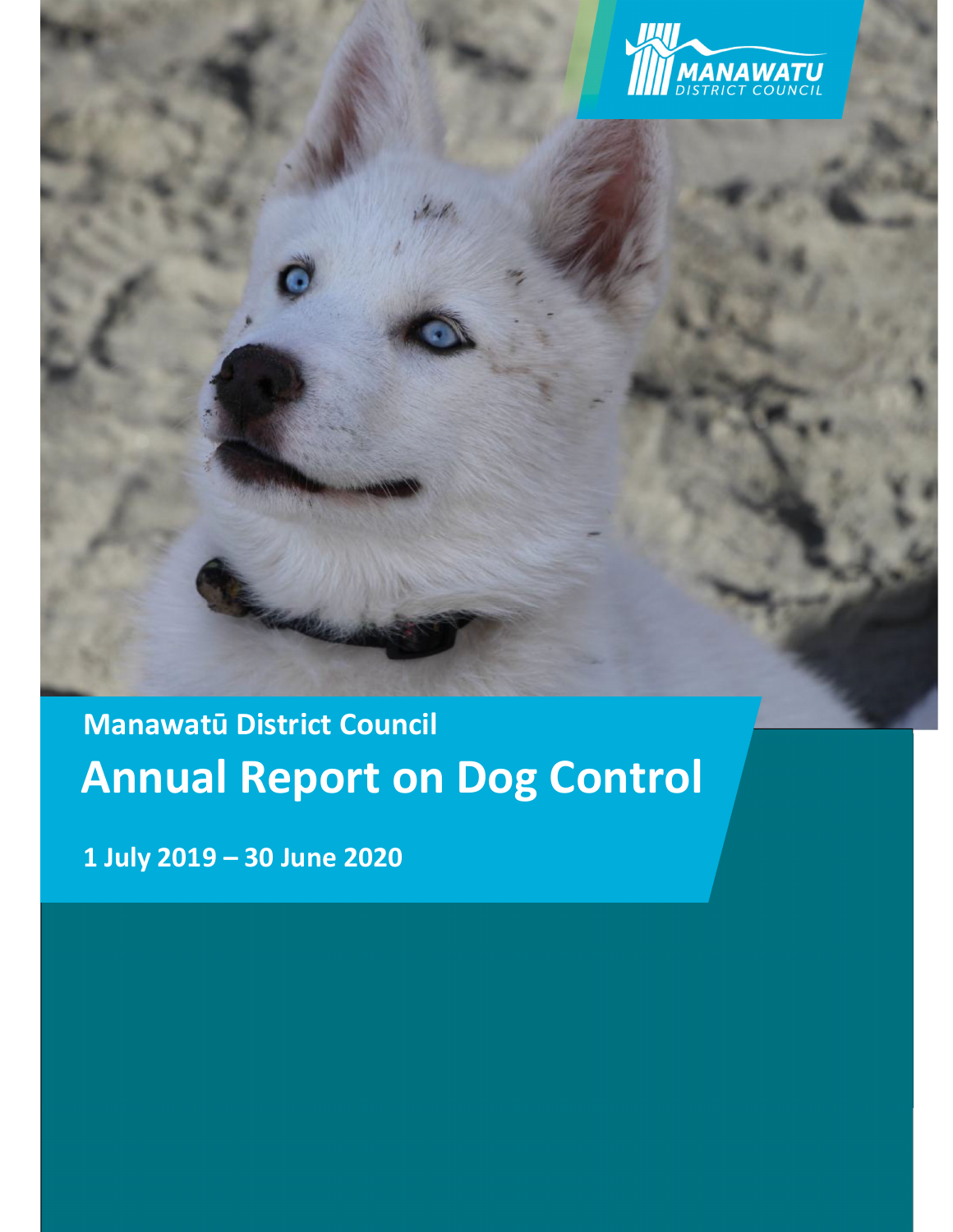# **PART 1 – Dog Control Policy and Practices**

# **Dog Control in the District**

The focus of dog control has been on responding to service requests and complaints within the timeframes set by Council through its Long Term Plan and Annual Plan.

Animal Control Officers have, in this period, made concerted efforts at being pro‐active in the detection of offences. This was specifically targeted at dogs that were un‐registered, and also dogs that were allowed to wander.

Council's approach to owners of unregistered dogs is that the Animal Control Officers conduct property inspections, owners are issued verbal or written warnings followed by the serving of an infringement notice, and as a final measure if absolutely necessary, impounding.

Pro‐active efforts were also made to ensure that all dogs were classified correctly in accordance with the provisions of the Dog Control Act 1996.

A joint service agreement is provided in partnership with the Rangitikei and Manawatu Districts. A Senior Animal Control Officer is based between the two areas and two Animal Control Officers are based in Feilding.

Animal Control Officers respond to priority one calls after hours. Priority One calls include dog attacks.

Animal Control Officers have visited properties of 'selected owners' in the district to ensure that the properties are maintained to the appropriate standard required for this type of ownership status.

## **Nuisance from dogs**

Animal Control maintain a list of all dogs classified as dangerous and menacing, this relating to classification by either the provisions of sections 31, 33A and/or 33C of the Dog Control Act 1996. Physical checks have occurred within this period to ensure that all dogs classified as menacing, regardless of the reason why, comply with the requirements of the classification.

#### **Prohibited public places, dog on leash areas and dog exercise areas**

There are specific areas within the Manawatu District Council area designated for exercise, lead only and prohibited areas.

Animal Control Officers approach any breaches of these requirements in an educational manner, with any issue of infringements undertaken as a last resort.

The dog control policy and bylaw have been reviewed and were adopted on 10 October 2019. The dog ban area in the centre of town has been removed in favour of a dog friendly town centre following the public consultation process.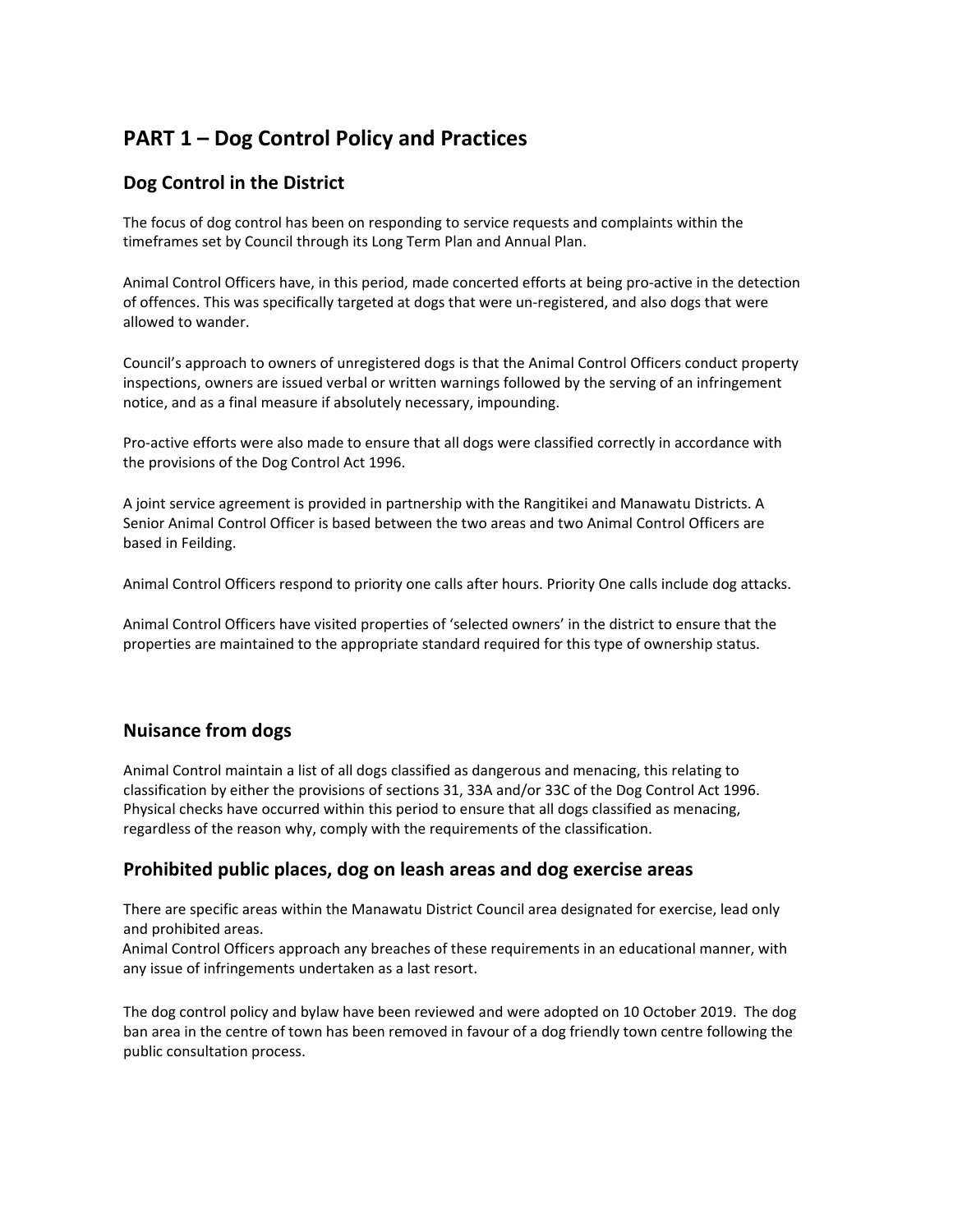# **Fees for Dog Control and Registration**

| Fee description                | Discounted fee if paid by | <b>Standard Fee if paid after</b> |  |
|--------------------------------|---------------------------|-----------------------------------|--|
|                                | 1 August 2019             | <b>1 August 2020</b>              |  |
| General registration           | 105                       | 107                               |  |
| Neutered / spayed              | 67                        | 68                                |  |
| Working dogs<br>selected       | 34                        | 35                                |  |
| owners / gold card             |                           |                                   |  |
| Dangerous dogs classified      | 160                       | 164                               |  |
| under the Dog                  |                           |                                   |  |
| Control Act 1996               |                           |                                   |  |
| Menacing dogs classified       | 160                       | 164                               |  |
| under the Dog                  |                           |                                   |  |
| Control Act 1996               |                           |                                   |  |
| Disability Assist registration | No charge                 | No charge                         |  |

The registration fees for the 2019 ‐ 2020 financial year were made up as follows:

## **Classification of owners and dogs**

| <b>Registration Type</b> | Number of Dogs as at 30<br><b>June 2019</b> | Number of Dogs as at 30<br><b>June 2020</b> |
|--------------------------|---------------------------------------------|---------------------------------------------|
| General registration     | 1004                                        | 971                                         |
| Selected owners          | 2170                                        | 1901                                        |
| Neutered dogs            | 2,746                                       | 2615                                        |
| Dangerous dogs           | 5                                           | 6                                           |
| Working dogs             | 2030                                        | 1866                                        |
| Disability assist dogs   | 5                                           | 9                                           |
| Menacing dogs            | 117                                         | 91                                          |
| Gold Card                | 476                                         | 478                                         |

# **Education relating to dogs**

The Manawatu District Council provides a dog education programme to schools within the district. The contractor providing the dog education programmes has published a childrens book this year highlighting the dog safety messages which will be used in support of the programmes for schools.

Animal Control Officers make themselves available to assist owners with help or advice on dog obedience and courses available. Animal Control Officers regularly provide advice and guidance in relation to specific behavioural matters.